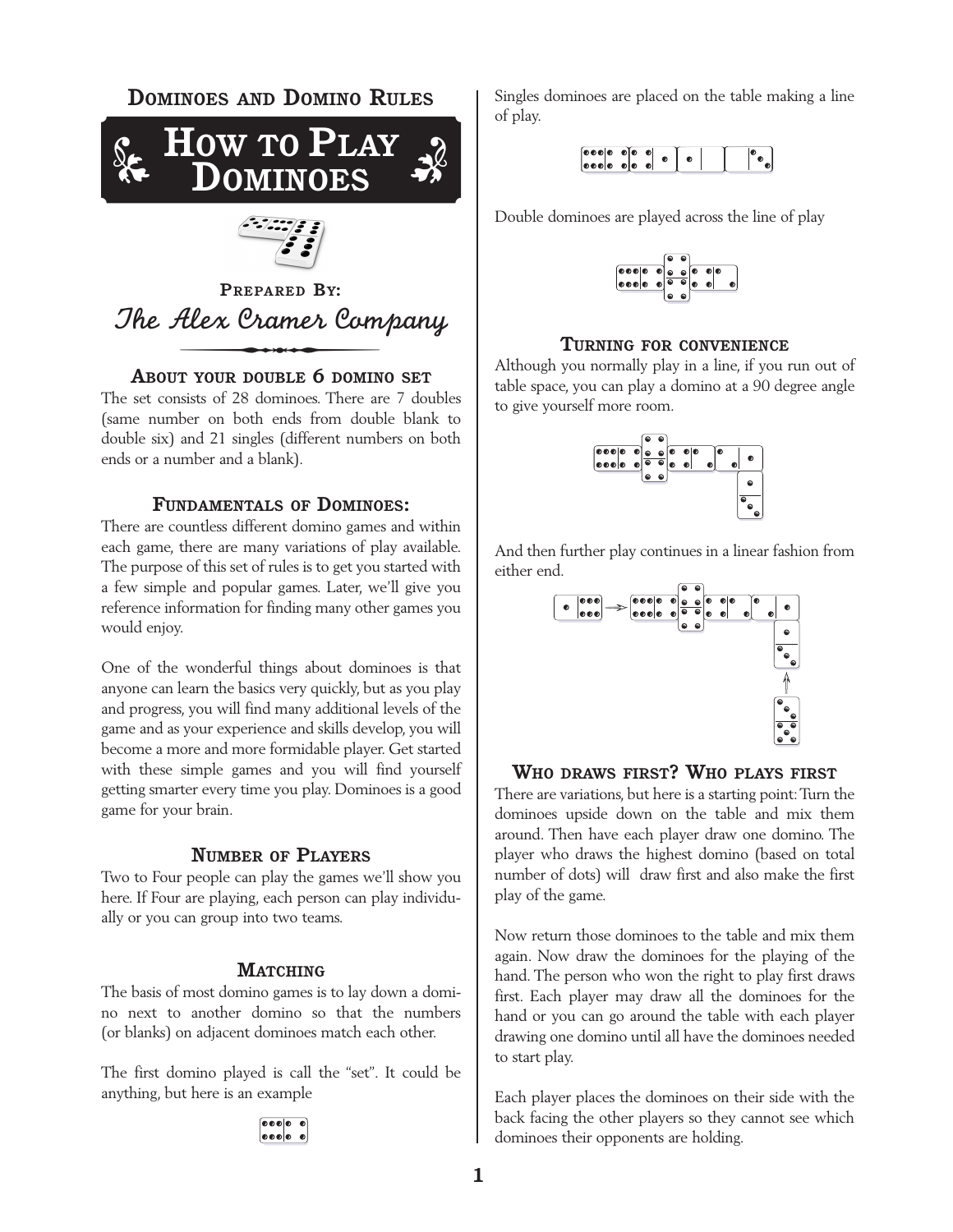### **THE PLAY**

Each player in turn lays down a single domino according to the rules of the game being played. Play proceeds clockwise around the table. If a player has a playable domino, he must play it when his turn comes. You cannot hold back a playable domino for strategic reasons.

# **GAME #1 BLOCK**

This is the simplest domino game.

*Numbers of players:* 2 to 4

*The Objective:* Get rid of all the dominoes in your hand

*The Set-Up:* After the shuffle, with two players, each player draws seven dominoes.With three or four players, each player draws 5 dominoes. The remaining dominoes stay face down on the table and are available to be drawn by each player during play. (These remaining dominoes are called the boneyard)

The object is simply to get rid of all the dominoes you hold.Whoever does this first wins the hand.At the same time, each player tries to block the other player so he cannot make a play.

*The Play:* Players take turns going first in each game. When a player is first, he may place any of his dominoes face up on the table to start play.The first domino played is called the "set".

After the set, each domino must be placed next to a matching domino. Singles must be played end-to-end. Doubles must cross singles. Plays can be made on either end of a single domino and on both sides of a double domino, but not on the ends of a double.

$$
\begin{bmatrix} \bullet & \bullet & \bullet & \bullet \\ \bullet & \bullet & \bullet & \bullet \end{bmatrix} \Longrightarrow \begin{bmatrix} \bullet & \bullet & \bullet & \bullet \\ \bullet & \bullet & \bullet & \bullet & \bullet \end{bmatrix} \Longleftarrow \begin{bmatrix} \bullet & \bullet & \bullet & \bullet \\ \bullet & \bullet & \bullet & \bullet \end{bmatrix} \quad \bullet
$$

*No Play Here*



*No Play Here*

If a player does not have a play, he is blocked and he passes that turn. He may not draw from the boneyard. Play continues around the table until….

### *Ending the Game, Scoring:*

...one player places his last domino. At that time, he calls "domino." The other players turn up all the dominoes remaining in their hands and count the dots. The total of the dots on the unplayed dominoes of the other players is the score of the winning player for that hand.

### OR

All players still have dominoes in their hands, but none of them can make any play.When this happens, all players turn their dominoes face up and count the total number of dots. The player with the lowest number of dots wins the hand and receives a score equal to the total number of dots on his opponents' unplayed dominoes. (Scoring variation…Winning players score is equal to the total number of dots on his opponents' unplayed dominoes minus the number of dots on the dominoes he is holding at the end of the game)

*Breaking a tie:* In case of a tie, the player holding the single domino with the lowest total count is the winner.

### *Winning the Game:*

With each hand, you accumulate points. Before you start, and depending on how long you want to play, set a number (say 100 or 200) and the first player to reach that total score wins the game.

### **GAME #2 DRAW**

This is a little more sophisticated version of "Block." Everything is the same except when a player cannot place a domino, he must draw dominoes from the boneyard until he gets one that he can play. All the rest of the game remains the same. The limitation here is that in a 2-player game, the last two dominoes in the boneyard may not be drawn and in a 4-player game, the very last domino in the boneyard may not be drawn.

The play, ending the game and scoring are all the same as in "Block"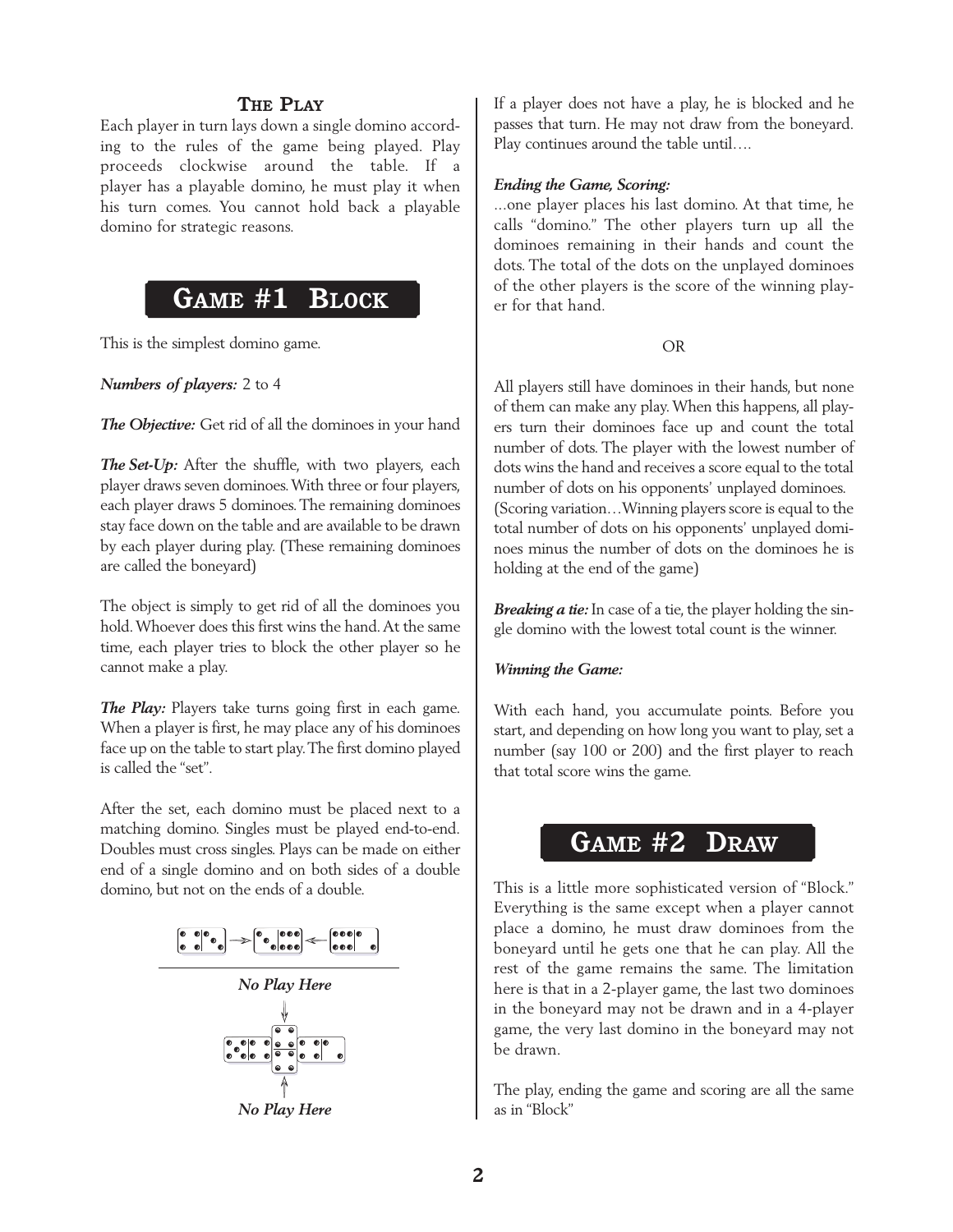### *Some simple strategy notes for Block and Draw:*

Look at the dominoes you hold and try to play them in such a way as to set yourself up for plays on your next turn. If you have lots of 2s, try to play a 2 so you will be able to match it the next time around (if someone else doesn't get to it first).

Since you know all the dominoes in the double 6 set, you can deduce what dominoes your opponents might be holding by observing which dominoes have been played and which you hold in your hand.

### *Winning the Game:*

Before you start, and depending on how long you want to play, set a number (say 100 or 200) and the first player to reach that score wins the game.

# **GAME #3 MUGGINS**

This is a simple game in which you can score points every time you play a domino.

*Number of players:* 2, 3 or 4 may play. If 4 are playing each may play individually or you may create two teams of two players each.

*The Objective:* To outscore your opponents. You score by adding up the count of dominoes at the ends of the layout after each play. (explained below)

*The Set-Up:* Turn all dominoes face down and mix them. Each player draws 5 dominoes and sets them up so the others cannot see them.

**The Play:** As in the "Block" game above, dominoes must be played so their ends match. Dominoes are laid end to end except doubles which are laid across the line of play. As in "block", you cannot play on the ends of a double once it is placed. Play proceeds clockwise around the table.



How to score: In Muggins, you can score each time a domino is placed as well as at the end of the game. The object is for the open ends of the dominoes to be a multiple of 5. For each multiple of 5, you score one point. Here are some examples



Open ends are 1 and 4, count is 5, score one point



Count both ends of the double 6. Open ends are 6, 6 and 3, count is 15, score is 3 points.

(also note above that the open ends of the double 5 are not counted. A double is only counted when it is on the end of the line of play)

*Counting the score after each play*When a player makes a score after placing a domino, a scorekeeper notes the score at that time.The running score can also be kept on a counter or cribbage board.

*Drawing from the boneyard* If a player cannot place a domino, he draws from the boneyard until he can make a play.In a two-person game, all but two of the dominoes in the boneyard may be drawn In a three or four-person game, all but one of the dominoes in the boneyard may be drawn.

*Ending the hand* The first player to use all his tiles calls "domino" and this ends the hand. If no player can play his last domino and the boneyard has been depleted down to one or two dominoes (see "drawing from the boneyard" above), the hand is over.

*Scoring at the end of the hand* When the hand is over, the player (or team) with the lowest number of dots on their remaining dominoes receives additional points based on the number of dots in the opponents hands.

For every multiple of 5 dots in the opponents hands, the winner receives one point. For a count of 1 or 2 above a multiple of 5, there is no additional score. For a count of 3 or 4 above a multiple of 5, round up to the nearest 5.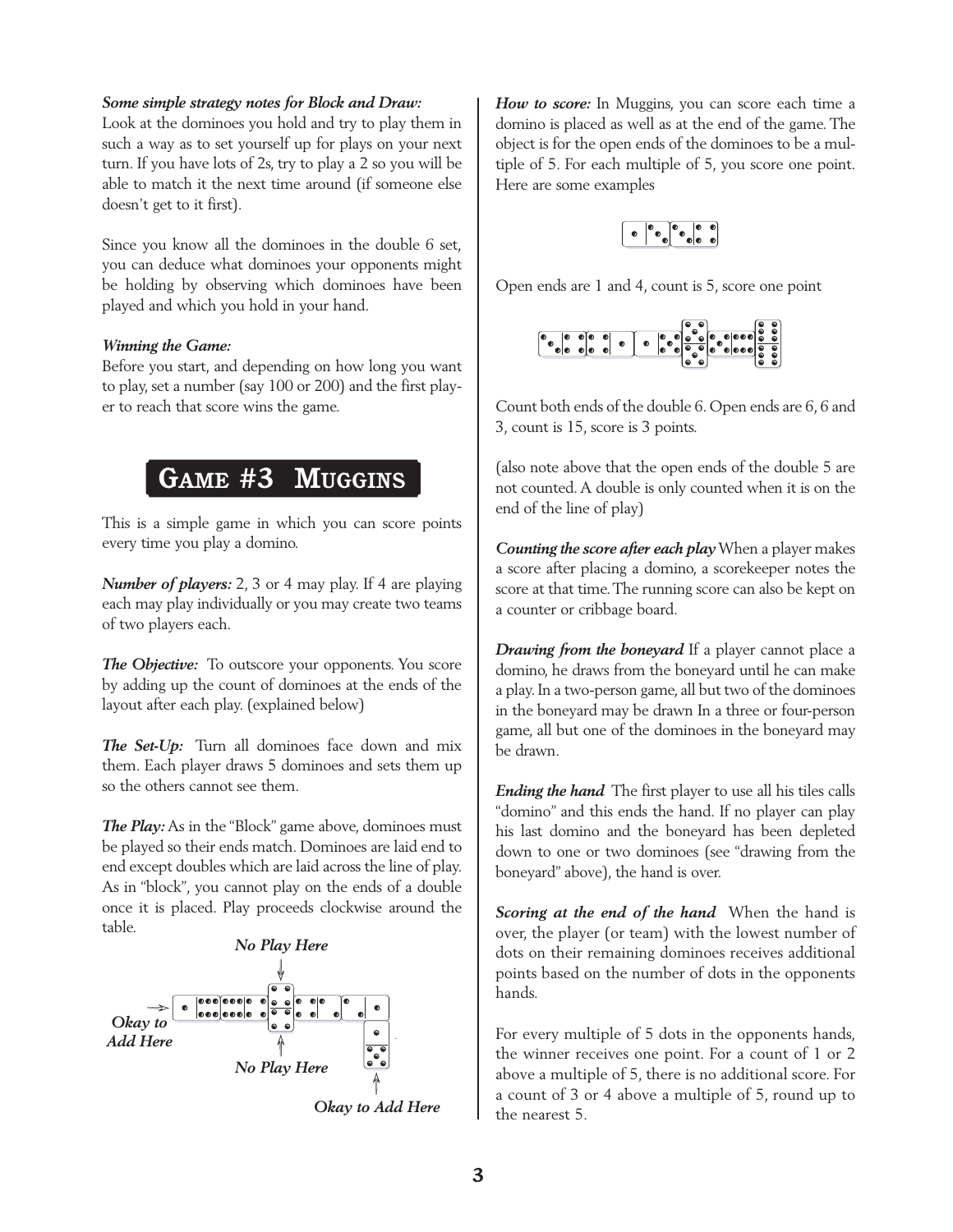For example… Opponents dot count is 5, score 1 Opponents dot count is 7, score 1 Opponents dot count is 8, score 2 Opponents dot count is 12, score 2 Opponents dot count is 18, score 4

*Ending the game, winning:* Keep playing the hands until one player or team has 61 points. That ends the game. Want to play longer? You can set the game ending score at 100 or 200 or whatever you would like.

### *Variations on Muggins*

*Variation #1* In the basic game, you cannot make plays off the ends of doubles, but only off the sides. In this variation, you are allowed to play off the ends of the first double that is played.

*Variation #2* If a player places a domino that would result in a score (a multiple of 5 on the ends of the dominoes played), but does not realize it, then another player can call "Muggins" and will receive that score.

## **GAME #4 FIVE-UP OR ALL FIVES**

This game originated on the West Coast and is played widely and in tournaments there, but is also well known across the country.

*Number of Players:* Like Muggins, it can be played with 2, 3 or 4 players. If played by 4, each can play individually or you can create two teams.

*The Objective:* Outscore your opponents. As in Muggins you score by adding up the count of dominoes at the ends of the layout after each domino is played.

*The Set Up:* Each player starts with 5 dominoes. See above regarding "Who Draws First, Who Plays First."

*The Play:* The primary difference between Five-Up and Muggins is that the rules for placing of the dominoes are somewhat expanded from the previous games.

As explained above, dominoes are played in a linear fashion with the number of dots matching the adjacent domino.



Count is  $4 + 6 = 10$  Score 2 points

Doubles are played at a 90 degree angle to the line of play.  $\overline{a}$ 

Count is  $4 + 2 = 6$  No score since not a multiple of 5

Each end of a single domino may be played on only once, and then the numbers on that domino are "cut off" for scoring purposes. Only score based on the dots at the ends of the line of play.

Count is  $3 + 4 = 7$  No score since not a multiple of 5

A double may be played on both sides and both ends before it is cut off





After a double is played on in this way, you can continue to build along the new line of play.This creates many more possibilities for play.

Scoring is the same as in Muggins. Count the open ends of the dominoes that have been placed. If the count is a multiple of 5, divide by 5 and that is your score. Here is an example.



*Ending the Game, Winning:* The game ends when any player places his last domino.At that point, that player (or team) adds to its score based on the number of dots on the dominoes in the opponents' hands. (when playing in teams, you do not add the number of dots remaining in your teammate's hand) Here are the rules for this process.